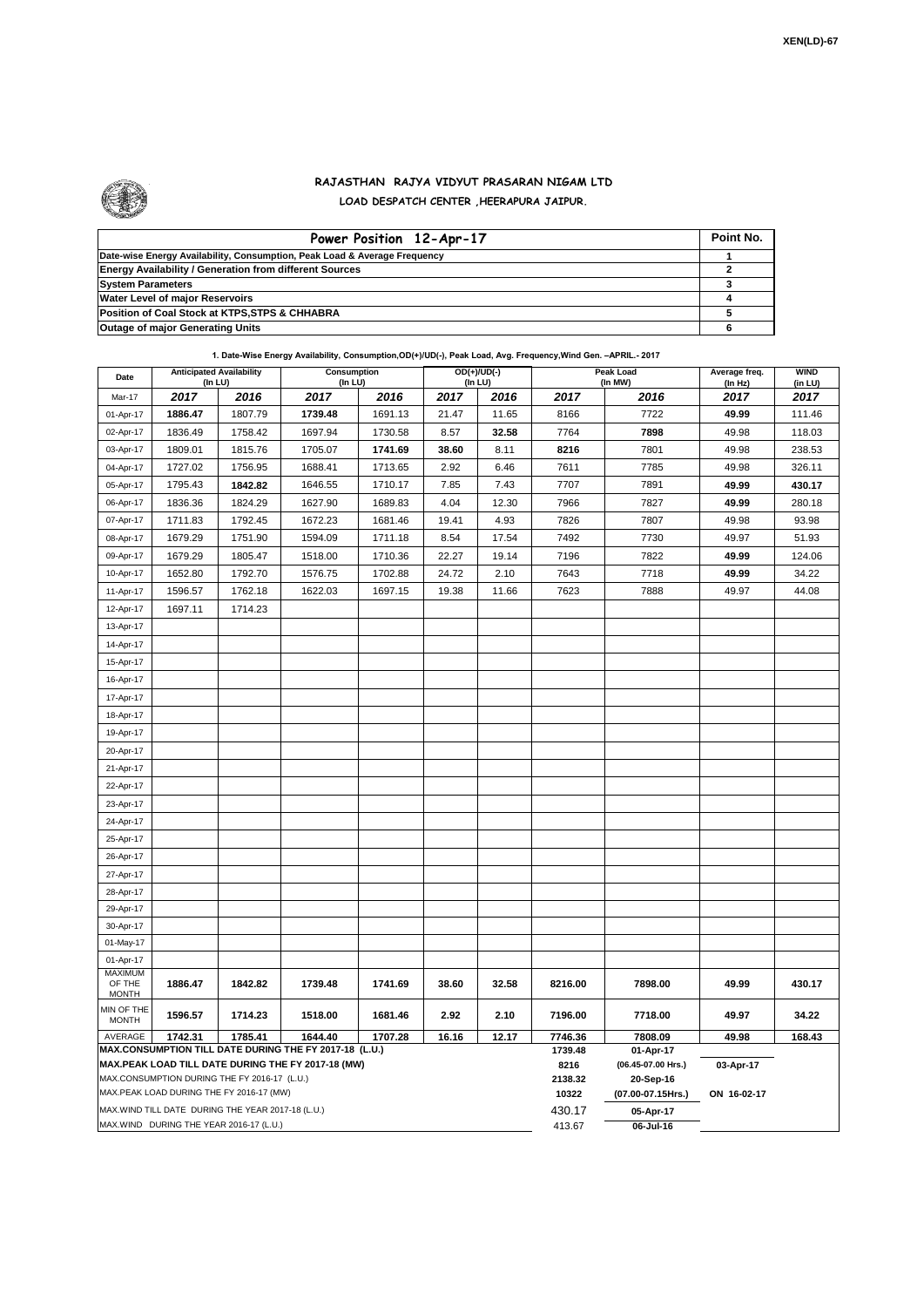| 2. Anticipated Availability/Generation From Different Sources |  |  |  |
|---------------------------------------------------------------|--|--|--|
|                                                               |  |  |  |

| S.No.          | (In LU)<br>Sources Available to Rajasthan / Installed  | Prior                  | <b>Prior</b>       | Actual             |  |
|----------------|--------------------------------------------------------|------------------------|--------------------|--------------------|--|
|                | Capacity as on 30.09.2016                              | assessment of          | assessment of      | Energy             |  |
|                | (In MW)                                                | <b>Avail. For next</b> | Avail.             | <b>Received</b>    |  |
|                |                                                        | Dav                    |                    |                    |  |
|                |                                                        |                        | 11-Apr-17          |                    |  |
| 1              | KTPS (1240/1240)                                       | 88.00                  | 88.00              | 82.60              |  |
| $\overline{2}$ | STPS (1500/1500)                                       | 51.00                  | 55.00              | 37.90              |  |
| 3<br>4         | DHOLPUR GAS CCPP (330/330)<br>RAMGARH (273.5/273.5)    | 0.00<br>38.00          | 0.00<br>49.00      | 0.00<br>45.76      |  |
| 5              | RAPP-A(200/200)                                        | 38.00                  | 38.00              | 42.47              |  |
| 6              | MAHI (140/140)                                         | 0.00                   | 0.00               | 4.95               |  |
| 7              | CHAMBAL (RPS+JS) (135.5/271)                           | 0.00                   | 0.00               | 0.00               |  |
| 8              | GIRAL LIGNITE (250/250)                                | 0.00                   | 0.00               | 0.00               |  |
| 9              | CHHABRA TPS 1000/1000)                                 | 218.00                 | 163.00             | 218.08             |  |
| 10             | ADANI (TPS) + KALISINDH (TPS)<br>(1200+1200/1320+1200) | 284.00                 | 284.00             | 263.34             |  |
| 11             | WIND FARM (3980.40/4119.15)                            | 80.00                  | 45.00              | 44.08              |  |
| 12             | SOLAR POWER(737.70/1295.70)                            | 0.00                   | 0.00               | 2.37               |  |
| 13             | CAPTIVE POWER PLANTS                                   | 0.00                   | 0.00               | 0.00               |  |
| 14             | REGIONAL (INTRA STATE) O.A. (VLTPS)                    | 0.00                   | 0.00               | 0.00               |  |
| 15             | OPEN ACCESS                                            | $-64.01$               | $-66.95$           | $-66.95$           |  |
| 16             | BIOMASS - (101.95/119.25)                              | 5.00                   | 5.00               | 4.64               |  |
| 17             | BARSINGHSAR LTPS(250/250)                              | 53.00                  | 43.00              | 48.31              |  |
| 18             | RAJWEST (1080/1080)<br><b>TOTAL (A): 1-18</b>          | 198.00<br>988.99       | 198.00<br>901.05   | 172.62<br>900.17   |  |
| 19             | <b>BBMB COMPLEX</b>                                    |                        |                    |                    |  |
|                | a) BHAKRA(230.79/1516.3)                               | 12.28                  | 12.37              | 12.37              |  |
|                | b) DEHAR (198/990)                                     | 15.17                  | 14.81              | 15.59              |  |
|                | c) PONG (231.66/396)                                   | 3.11                   | 2.86               | 3.35               |  |
|                | TOTAL : a TO c                                         | 30.56                  | 30.04              | 31.31              |  |
| 20             | <b>CENTRAL STATIONS</b>                                |                        |                    |                    |  |
|                | d) SINGRAULI<br>(300/2000)                             | 75.30                  | 79.28              | 77.15              |  |
|                | e) RIHAND<br>(310.24/3000)<br>f) UNCHAHAR-I(20/420)    | 91.12<br>3.23          | 91.13<br>2.91      | 89.97<br>3.88      |  |
|                | q) UNCHAHAR-II& III(61/630)                            | 7.23                   | 4.67               | 13.91              |  |
|                | h) INDIRA GANDHI STPS(JHAJHAR) 0.00/1500)              | 0.81                   | 0.07               | 0.25               |  |
|                | i) NCTPS DADRI St-II (43.22/980) + DADRI-TH            | 7.36                   | 5.77               | 8.26               |  |
|                | j) DADRI GAS (77/830)                                  | 3.95                   | 4.44               | 3.58               |  |
|                | k) ANTA<br>(83.07/419)                                 | 0.00                   | 0.00               | 0.00               |  |
|                | I) AURAIYA<br>(61.03/663)                              | 3.78                   | 3.77               | 3.56               |  |
|                | m) NAPP<br>(44/440)                                    | 11.58                  | 11.58              | 11.58              |  |
|                | n) RAPP-B<br>(125/440)<br>o) RAPP-C<br>(88/440)        | 31.52<br>11.78         | 31.52<br>11.78     | 31.52<br>11.78     |  |
|                | p) SALAL<br>(20.36/690)                                | 2.94                   | 2.94               | 2.89               |  |
|                | (70.37/720)<br>q) URI                                  | 17.91                  | 17.91              | 17.91              |  |
|                | r) TANAKPUR<br>(10.86/94)                              | 0.27                   | 0.30               | 0.25               |  |
|                | S) CHAMERA –I (105.84/540)                             | 14.11                  | 11.76              | 11.76              |  |
|                | t) CHAMERA-II (29.01/300)                              | 5.74                   | 5.31               | 6.35               |  |
|                | u) CHAMERA-III (25.21/231)                             | 4.95                   | 4.04               | 4.59               |  |
|                | v) DHAULIGANGA (27/280)                                | 1.65                   | 1.65               | 1.65               |  |
|                | w) DULHASTI (42.42/390)<br>x) SEWA (13/120)            | 9.75<br>3.92           | 8.45<br>3.92       | 8.45<br>3.92       |  |
|                | y) NJPC (112.00/1500)+RAMPUR(31.808/412.02)            | 15.40                  | 13.62              | 12.20              |  |
|                | z) TEHRI (75/1000)                                     | 4.72                   | 4.72               | 4.72               |  |
|                | aa) KOTESHWR (33.44/400) + PARBATI3 (56.73/520)        | 4.68                   | 4.68               | 8.42               |  |
|                | ab) TALA                                               | 0.79                   | 0.79               | 0.79               |  |
|                | ac) MUNDRA UMPP (380/4000)                             | 72.48                  | 72.48              | 72.48              |  |
|                | ad) SASAN (372/3960)                                   | 89.34                  | 89.34              | 87.01              |  |
|                | ae) FRKKA+KHLGN+TLCHR (70.18/3940)                     | 28.51                  | 21.92              | 17.66              |  |
|                | af) URS POWER(DADRI TH-I)                              | 0.00                   | 0.00               | 0.00               |  |
|                | TOTAL SCHEDULE(a TO af)<br><b>LOSSES</b>               | 555.38<br>$-25.03$     | 540.78<br>$-25.10$ | 547.79<br>$-25.34$ |  |
|                | NET SCHEDULED                                          | 530.36                 | 515.68             | 522.45             |  |
| 21             | BILATERAL (REG.) EXCL. BANKING                         | 7.34                   | 6.33               | 6.52               |  |
| 22             | <b>BANKING</b>                                         | 0.00                   | 0.00               | 0.00               |  |
| 23             | BILATERAL(INTER-REG.). EXCLUDING (ISOA &               | 111.88                 | 104.53             | 111.88             |  |
|                | <b>BANKING)</b>                                        |                        |                    |                    |  |
| 24             | INTER STATE OPEN ACCESS (BILATERAL+IEX)                | 64.01                  | 66.95              | 66.95              |  |
| 25             | INDIAN ENERGY EXCHANGE                                 | $-5.47$                | $-5.32$            | $-5.32$            |  |
|                | <b>TOTAL(B): (19 TO 25)</b>                            | 708.12                 | 695.52             | 702.48             |  |
|                | TOTAL GENERATION (A +B) : 1 TO 25                      |                        |                    | 1602.65            |  |
|                | OVER DRAWAL (+)/UNDER DRAWAL (-)                       |                        |                    | 19.38              |  |
|                | <b>GRAND TOTAL</b>                                     | 1697.11                | 1596.57            | 1622.03            |  |
|                | <b>LAST YEAR</b>                                       | 1714.23                | 1762.18            | 1697.15            |  |